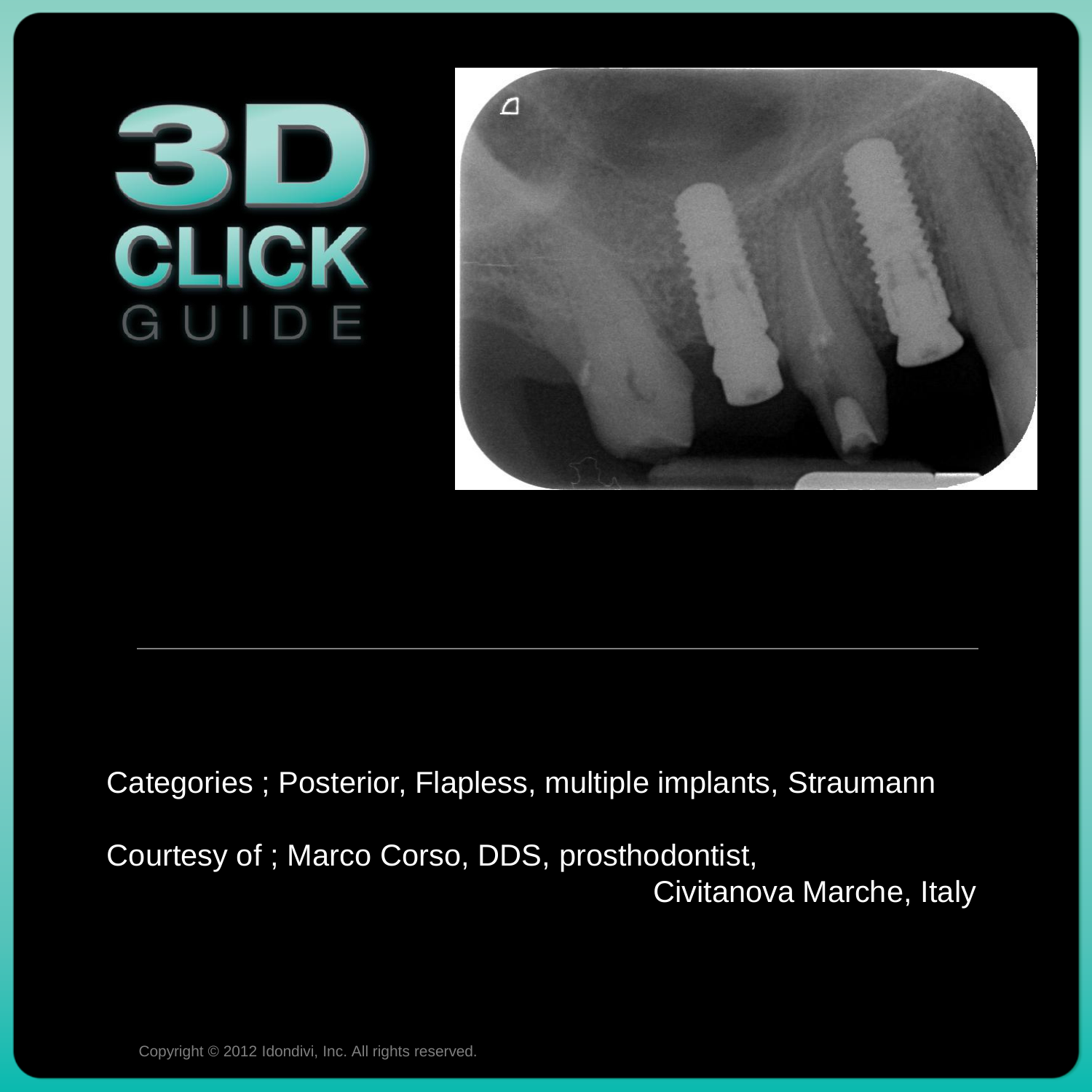

## Natural teeth serve as abutments for tooth supported provisional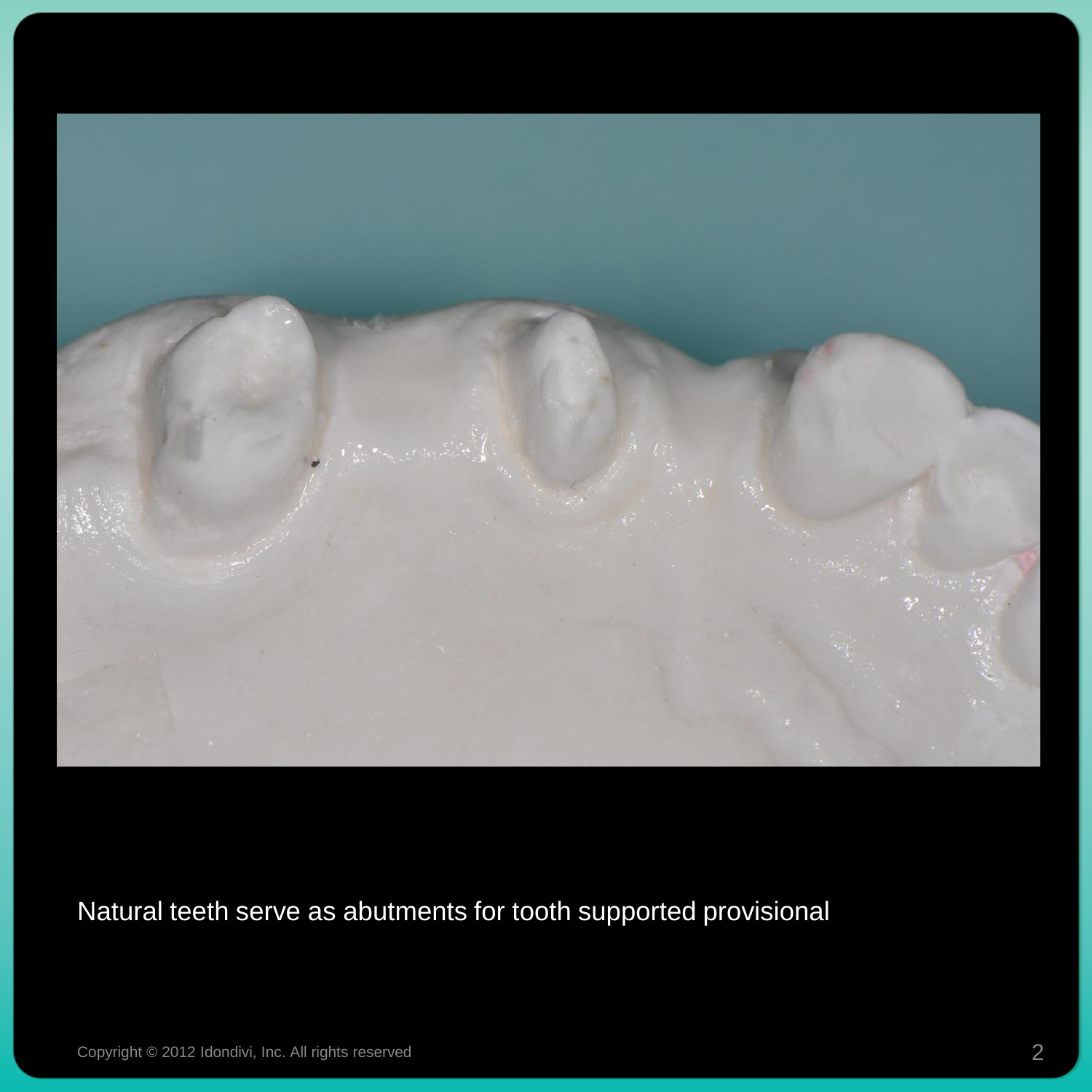

BLP is set for screw access hole in the central fossa.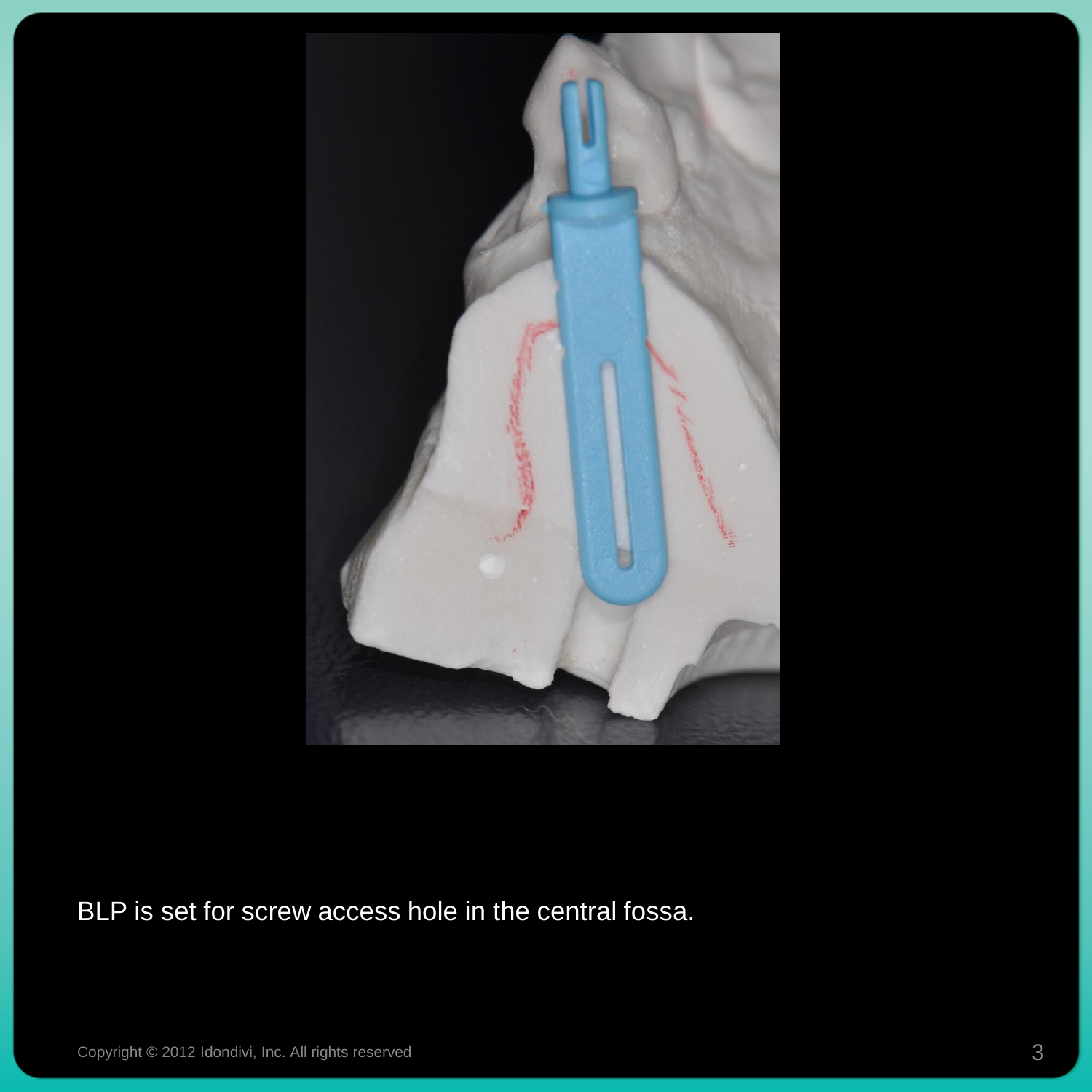

BLP's ( bucco ligual positioner) lock in the bucco-lingual implant axis and the shoulder of the implant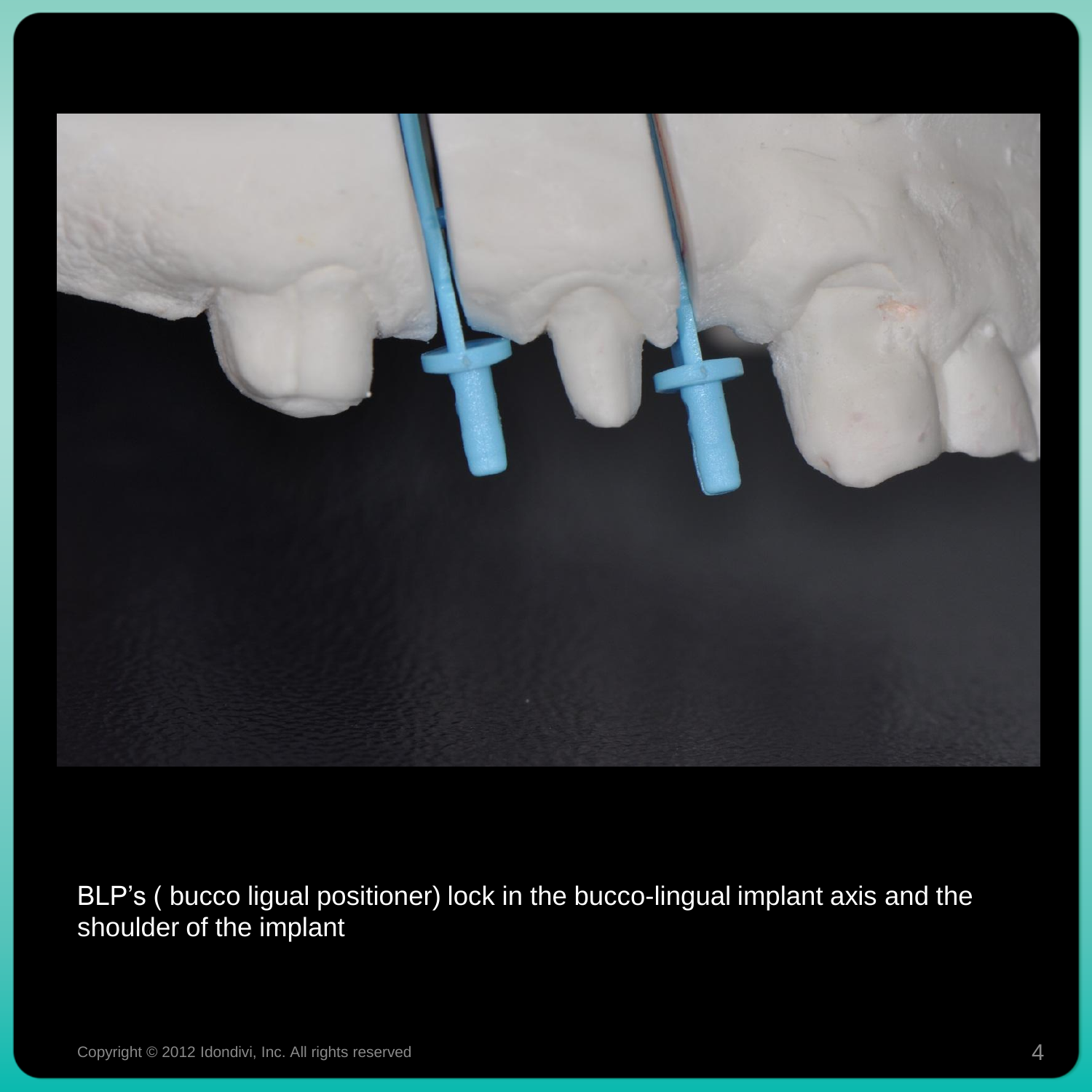

Screw access is set up in the central fossa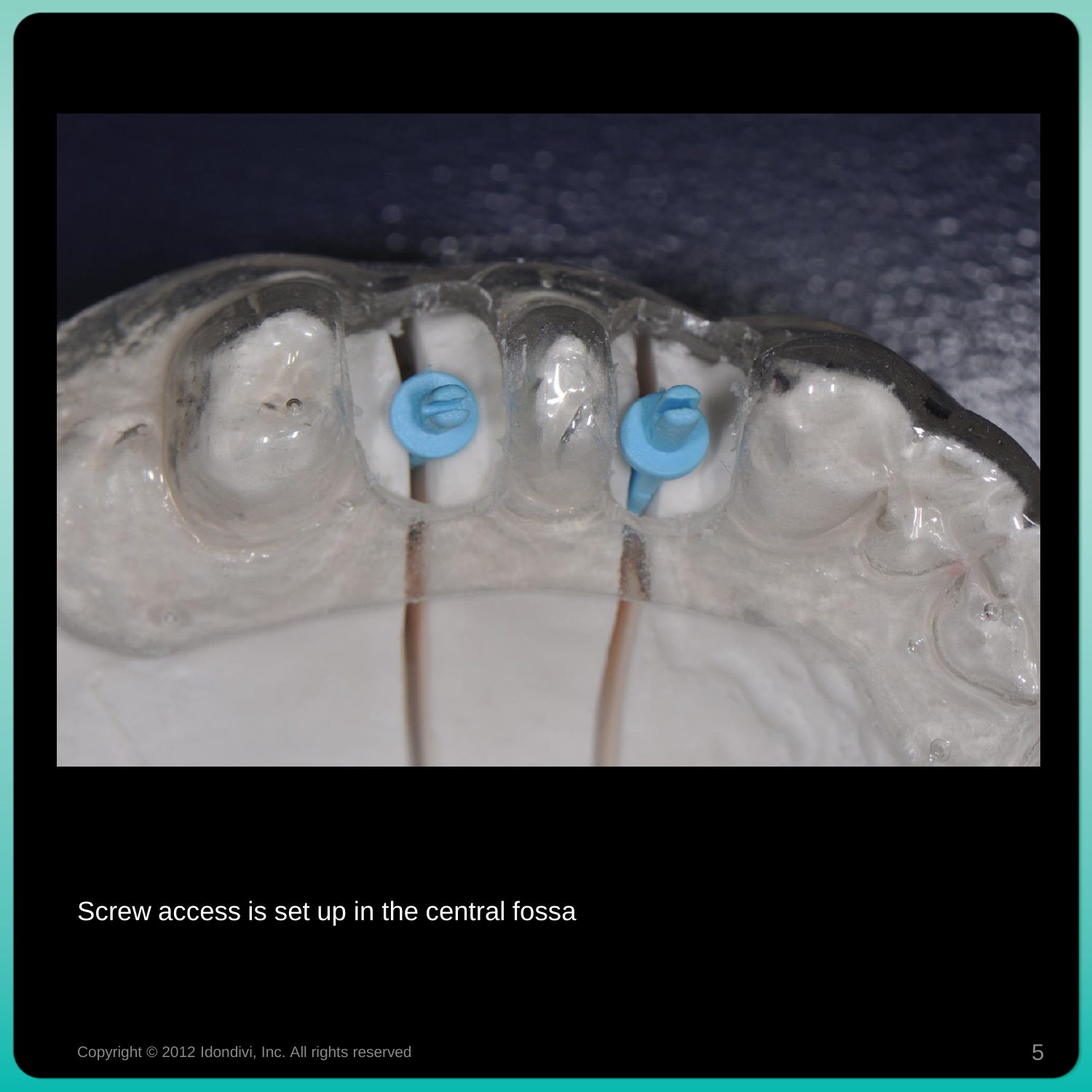

Wings bonded to the vacuform carrier, before removal of the cross-bar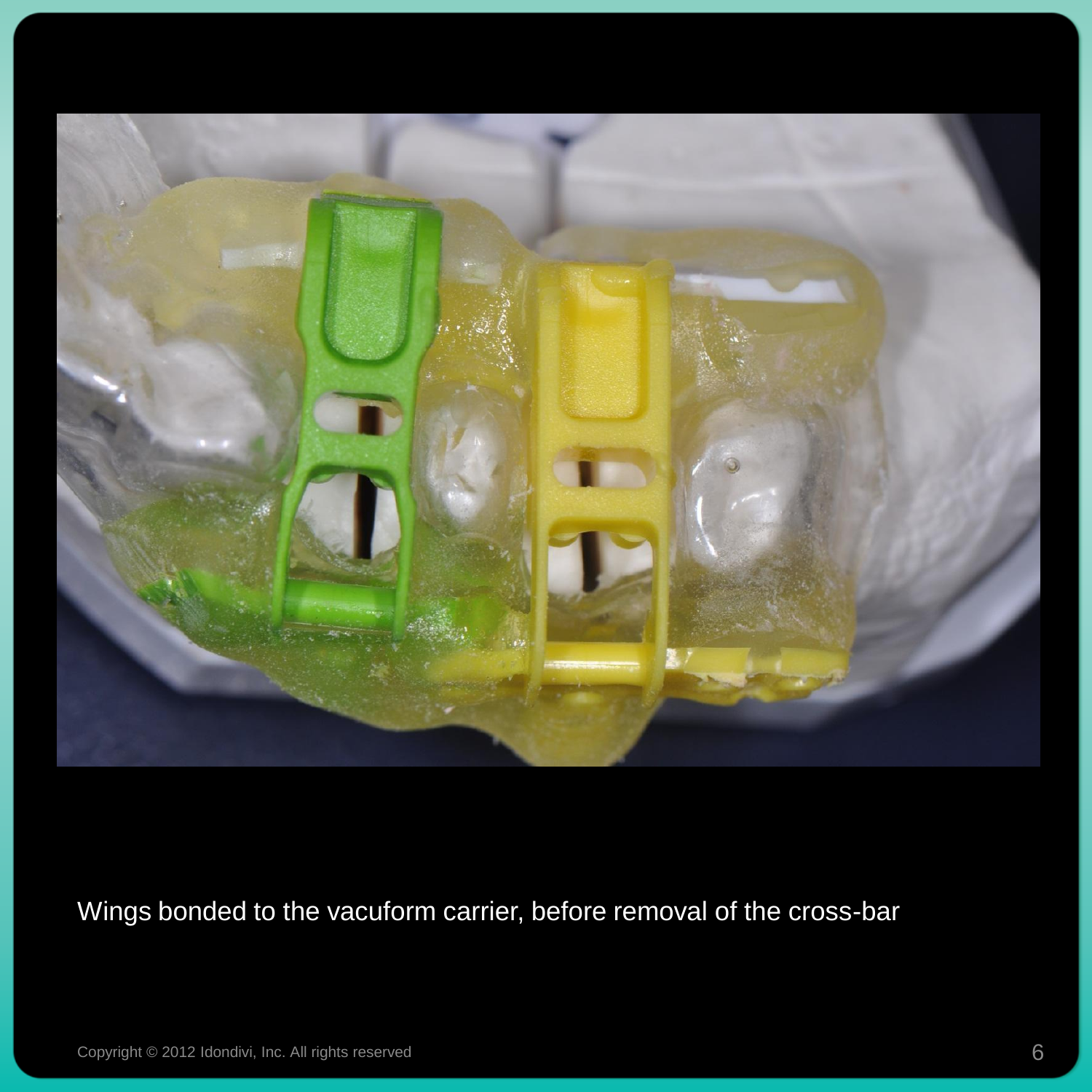

Surgical guide in place

Copyright © 2012 Idondivi, Inc. All rights reserved Texas and Texas and Texas and Texas and Texas and Texas and Texas and Texas and Texas and Texas and Texas and Texas and Texas and Texas and Texas and Texas and Texas and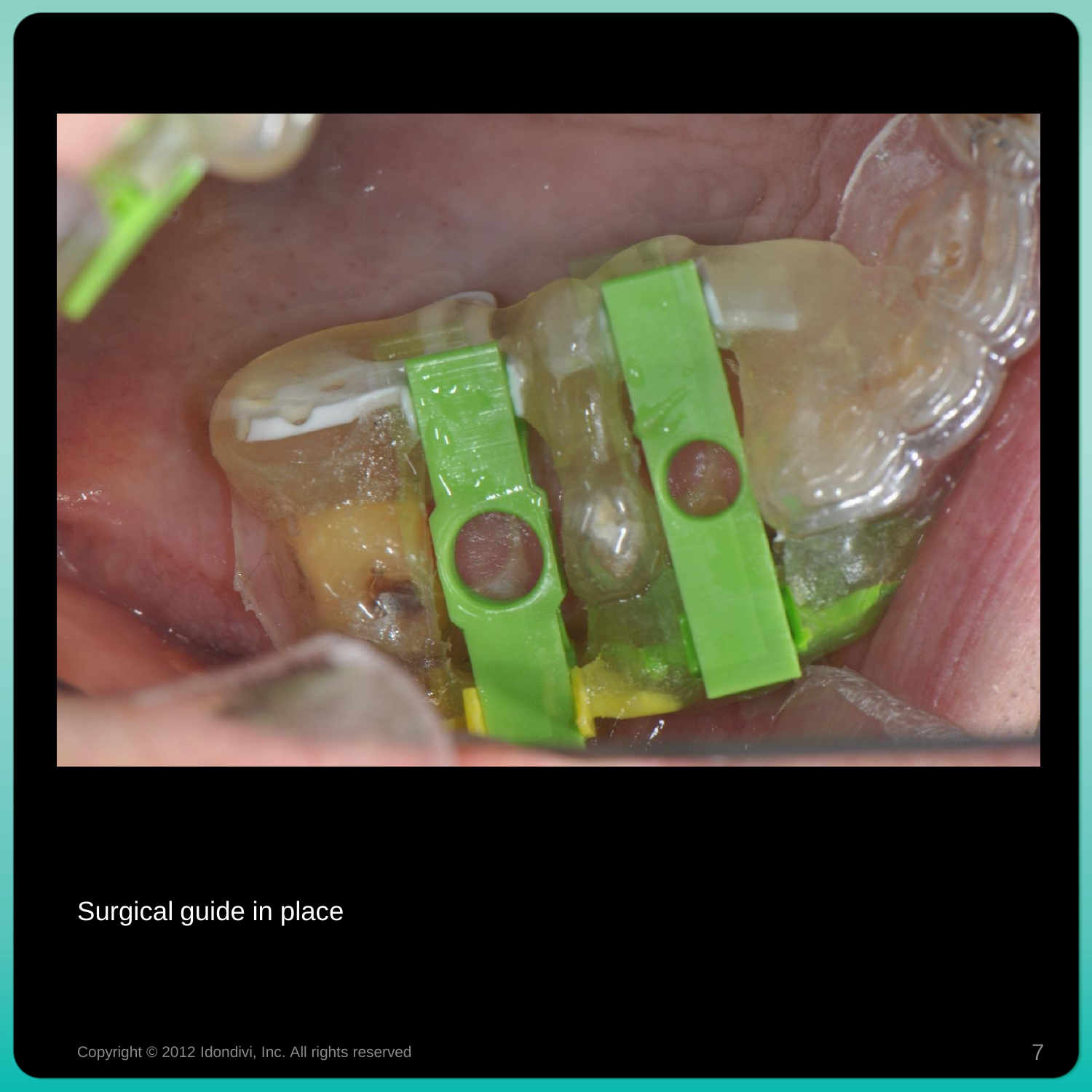

Surgical guide in place

Copyright © 2012 Idondivi, Inc. All rights reserved 8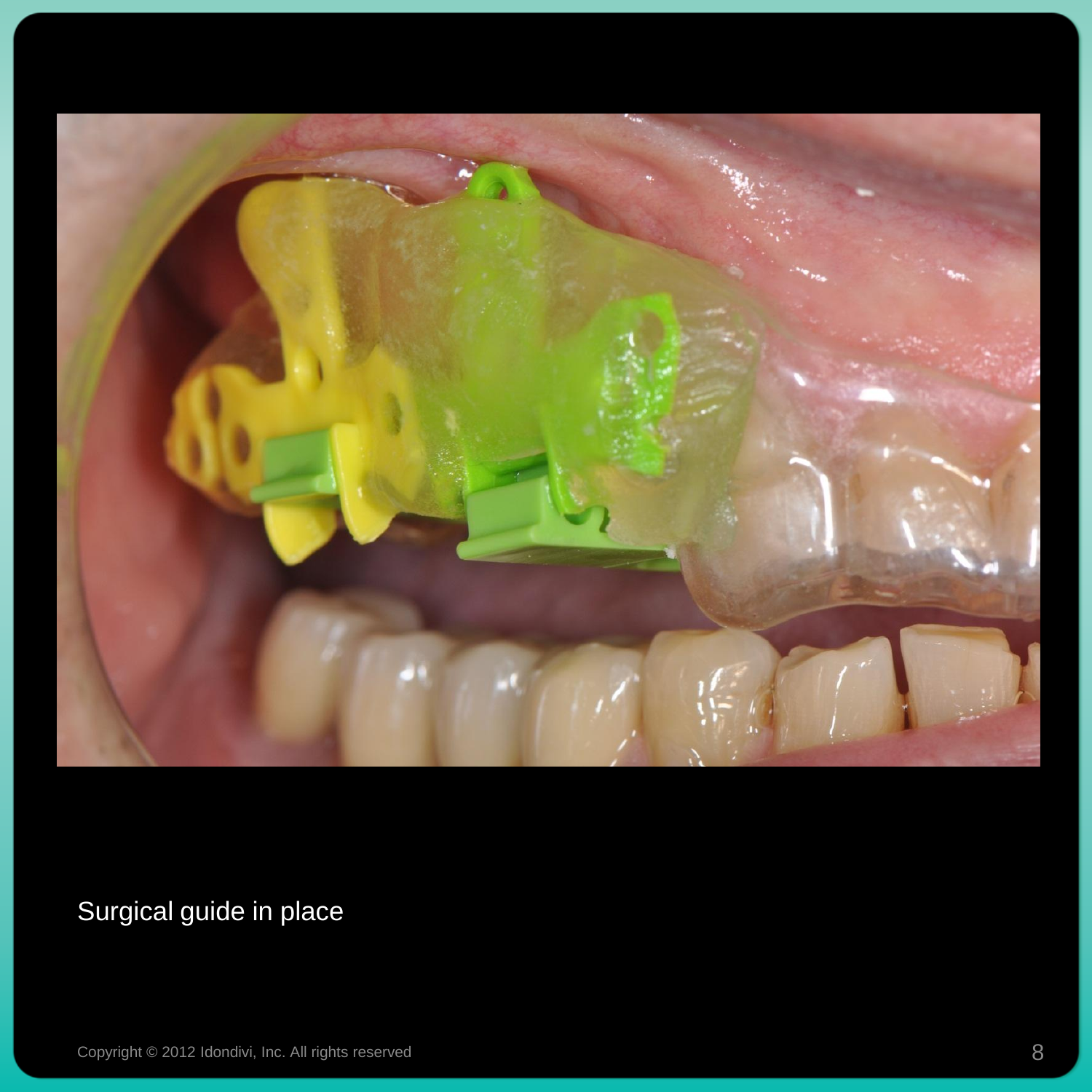

RIR's ( radio graphic implant replica's) overlap, so the radiograph is diagnostic. No need for rotational adjustment so a 0 degree rotation block is indicated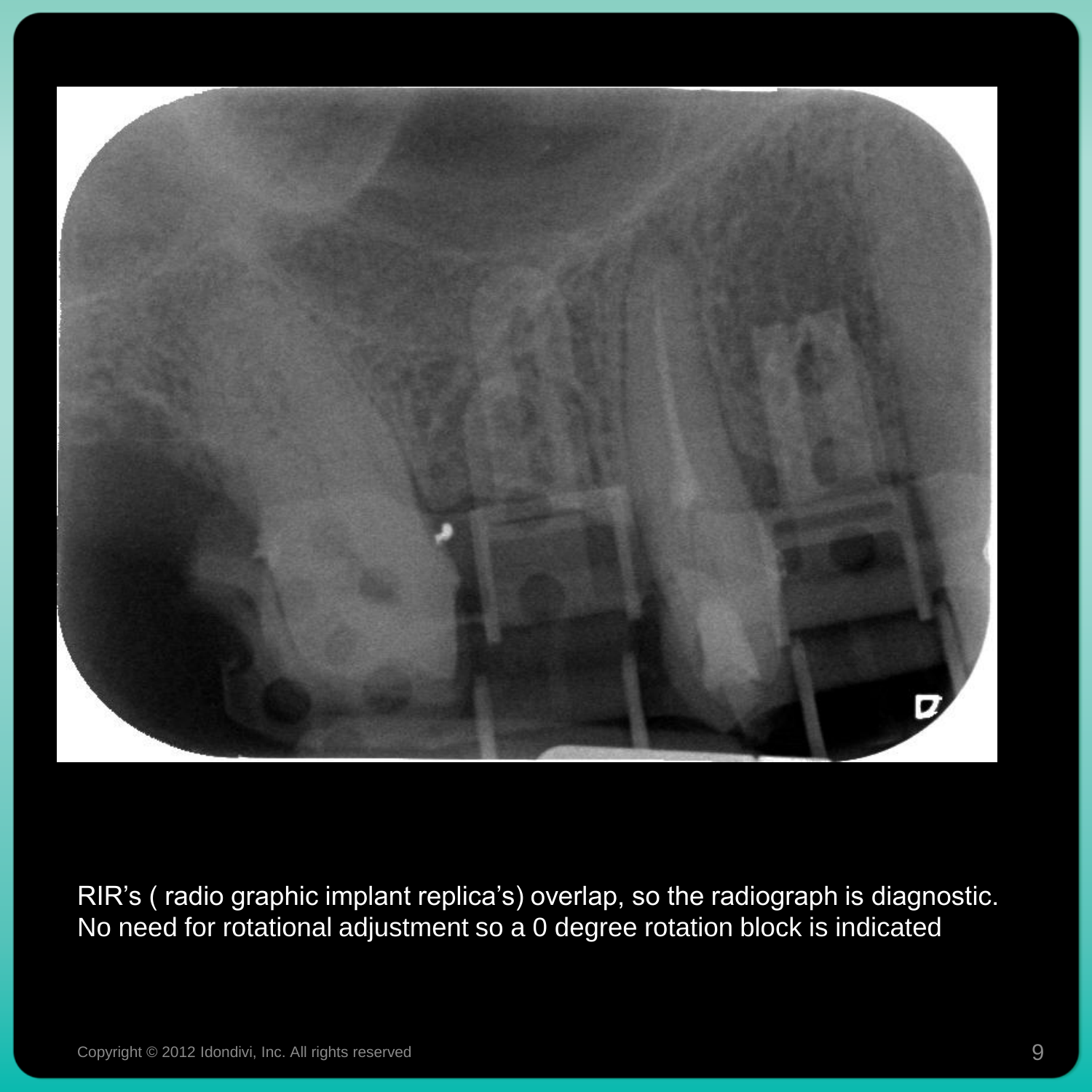

Straumann, bone level implants placed as planned